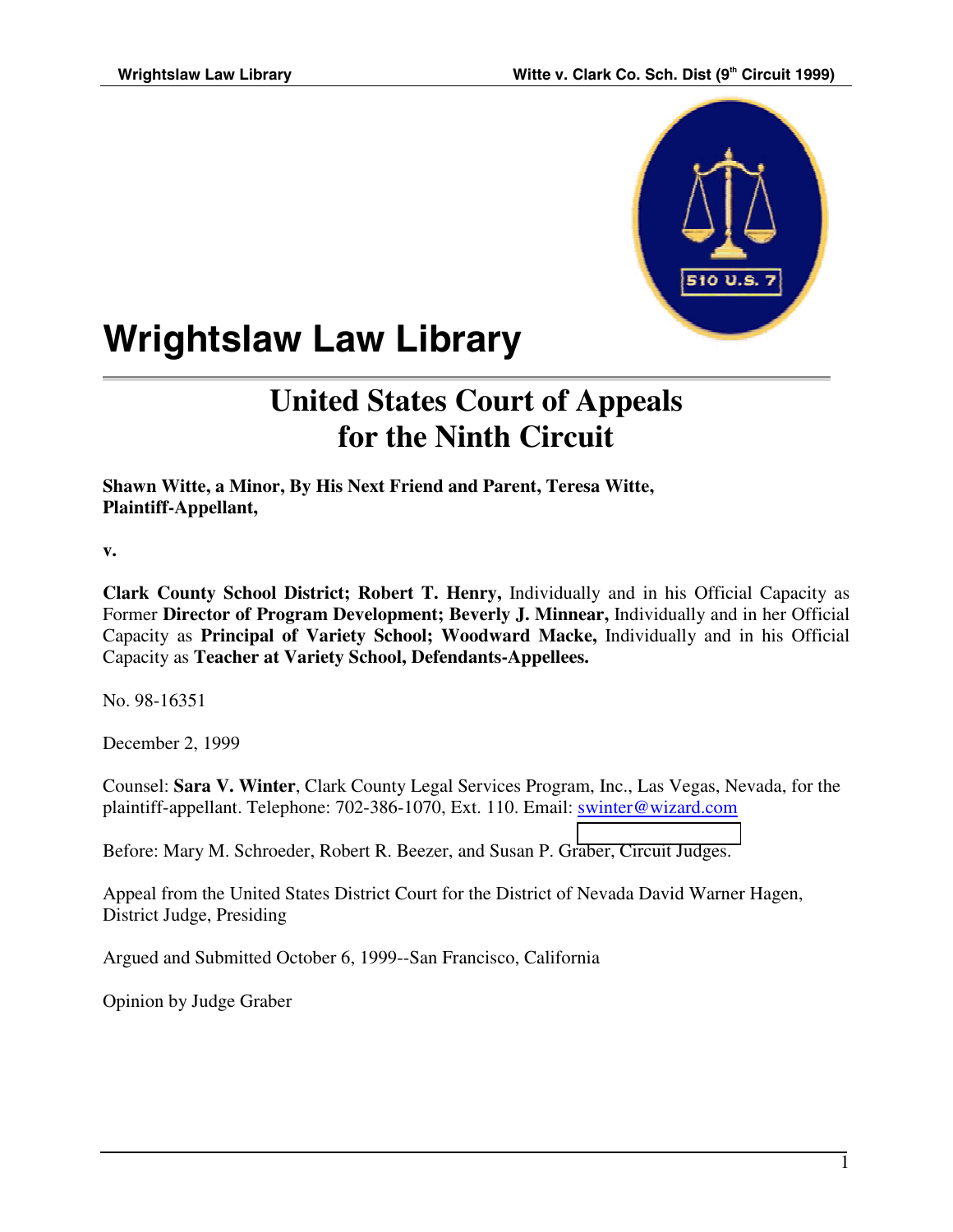#### **OPINION**

Plaintiff Shawn Witte, through his "next friend " and parent Teresa Witte, brought this action against the Clark County School District (District) and three individuals. Plaintiff alleged violations of 42 U.S.C. §1983, 29 U.S.C. §794 (Rehabilitation Act), and 42 U.S.C. §§12101 to 12213 (Americans with Disabilities Act), along with tort claims under state law. The district court dismissed the action pursuant to Federal Rule of Civil Procedure 12(b)(1) on the ground that Plaintiff had failed to exhaust administrative remedies under 20 U.S.C. §1415 (Individuals with Disabilities Education Act, or IDEA). We reverse.

### **FACTUAL AND PROCEDURAL BACKGROUND**

Because the district court dismissed the action on the ground that Plaintiff's complaint failed to allege a basis for federal subject-matter jurisdiction, we take the facts pleaded in the complaint as true. See *Trentacosta v. Frontier Pac. Aircraft Indus., Inc*., 813 F.2d 1553, 1558 (9th Cir. 1987).

Plaintiff was, at the time the complaint was filed in May of 1998, 10 years old. He has been diagnosed with Tourette's Syndrome, asthma, attention deficit hyperactivity disorder, and emotional problems.

Defendant District operates Variety School, a public school that provides special education for children with disabilities. Plaintiff attended Variety School from 1995 through January 1998. During that period, defendant Robert T. Henry was the Director of Program Development for the District; defendant Beverly J. Minnear was the Principal of Variety School; and defendant Woodard Macke was Plaintiff's teacher.

Plaintiff receives special education and related services from the District and has an individualized education program (IEP) pursuant to the IDEA. The IEP outlines the goals and objectives that Plaintiff seeks to accomplish in a given school year. Plaintiff alleges that the abuses described in his complaint, which will be summarized below, served no legitimate educational purpose, but instead were inflicted solely to punish and humiliate Plaintiff for acts that were caused by his disabilities.

Plaintiff alleges that defendant Macke and his instructional assistant Michael Nelson physically, psychologically, and verbally abused him. For example, beginning in the winter of 1995, Defendants forced Plaintiff to eat oatmeal at school, even though Plaintiff is allergic to oatmeal and his mother had informed the teacher of the allergy. Macke and Nelson forcefed Plaintiff by having one of them hold Plaintiff's hands behind his back while the other forcibly fed Plaintiff oatmeal mixed with his own vomit. When Plaintiff's mother learned of the force feeding, she complained to defendant Minnear, who explained that she knew that the staff force-fed oatmeal to students; it was a form of punishment used in Variety School.

On December 6, 1995, an emergency room physician treated Plaintiff for red marks on his neck, which were diagnosed as being "consistent" with "strangulation." Nelson, under the direction of Macke, had choked Plaintiff in an attempt to make him run faster; Plaintiff kept falling down. Plaintiff has deformed feet and legs and, therefore, is unable to run fast.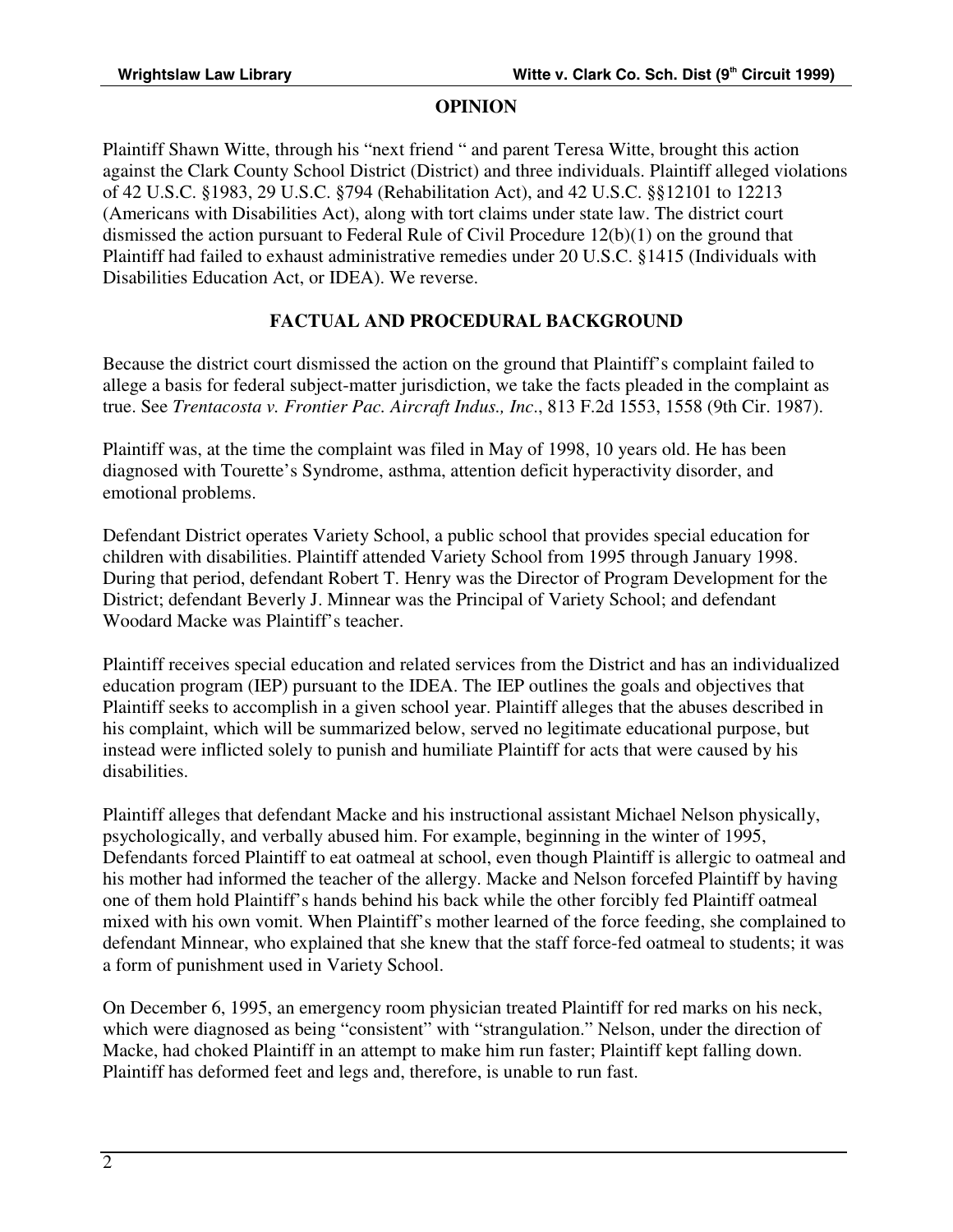Plaintiff repeatedly was subjected to a procedure known as a "take down." In a "take down," Macke or another staff person under his direction forced Plaintiff onto a mat on the ground, on his stomach, and restrained Plaintiff's arms and legs by forcibly crossing them behind his back. Macke or another staff person under his direction sat on top of Plaintiff, applying pressure to his buttocks or spine, and refused to get up until Plaintiff cried or screamed. The "take down" procedure was inflicted as punishment for actions that were related to Plaintiff's disabilities, such as his making involuntary body movements or tics.

Plaintiff had weights strapped to his ankles and was forced to walk on a treadmill, set at a high speed, in an effort to tire him or prevent him from leaving the classroom. When Plaintiff fell down on the treadmill, he was forcibly picked up and made to continue. The inability to control movements, and the impulse to move, are common characteristics of the disabilities that Plaintiff has.

Plaintiff was deprived of meals if he was unable to cut his food using the appropriate utensils. He was sprayed in the face with water if he failed to stay on task. Plaintiff was forced to stay outside on the patio with no food or water for extended periods of time. He also was made to stand in a corner of the classroom for long periods, with his arms and hands behind his back.

In addition to enduring physical abuse, Plaintiff endured emotional abuse. For example, Macke frequently yelled and screamed degrading remarks at Plaintiff. Plaintiff was forced to write sentences such as "I will not tell my mom" or "I will not tic." Plaintiff was threatened with physical harm if he ever told his mother what happened to him at school.

The foregoing abuses were inflicted on Plaintiff for making noise in the classroom, not running fast enough, not staying on task, not cutting his food, and making involuntary body movements. All these actions are characteristics of Plaintiff's disabilities and occurred because of his disabilities.

When Plaintiff's mother complained to Minnear about these classroom practices, she too was threatened. For example, Minnear threatened Plaintiff's mother that her son would be taken away from her if she tried to take him out of Variety School. Minnear and Macke likewise threatened Plaintiff that if he told his mother or others about what happened at school, he would be taken away from his mother, as well as being sent to jail for being a liar.

Eventually, however, with the agreement of the District, Plaintiff was moved to another school within the District, which he has attended since January  $1998$ .<sup>1</sup> No abuse has occurred at the new school. Plaintiff is satisfied with his new placement and with the services that he has been receiving since January 1998.

After the transfer, Plaintiff filed a complaint in federal district court. He sought only monetary relief, both compensatory and punitive. Defendants moved to dismiss the action on the ground that Plaintiff had failed to exhaust administrative remedies under the IDEA. The district court granted the motion, and Plaintiff filed this timely appeal.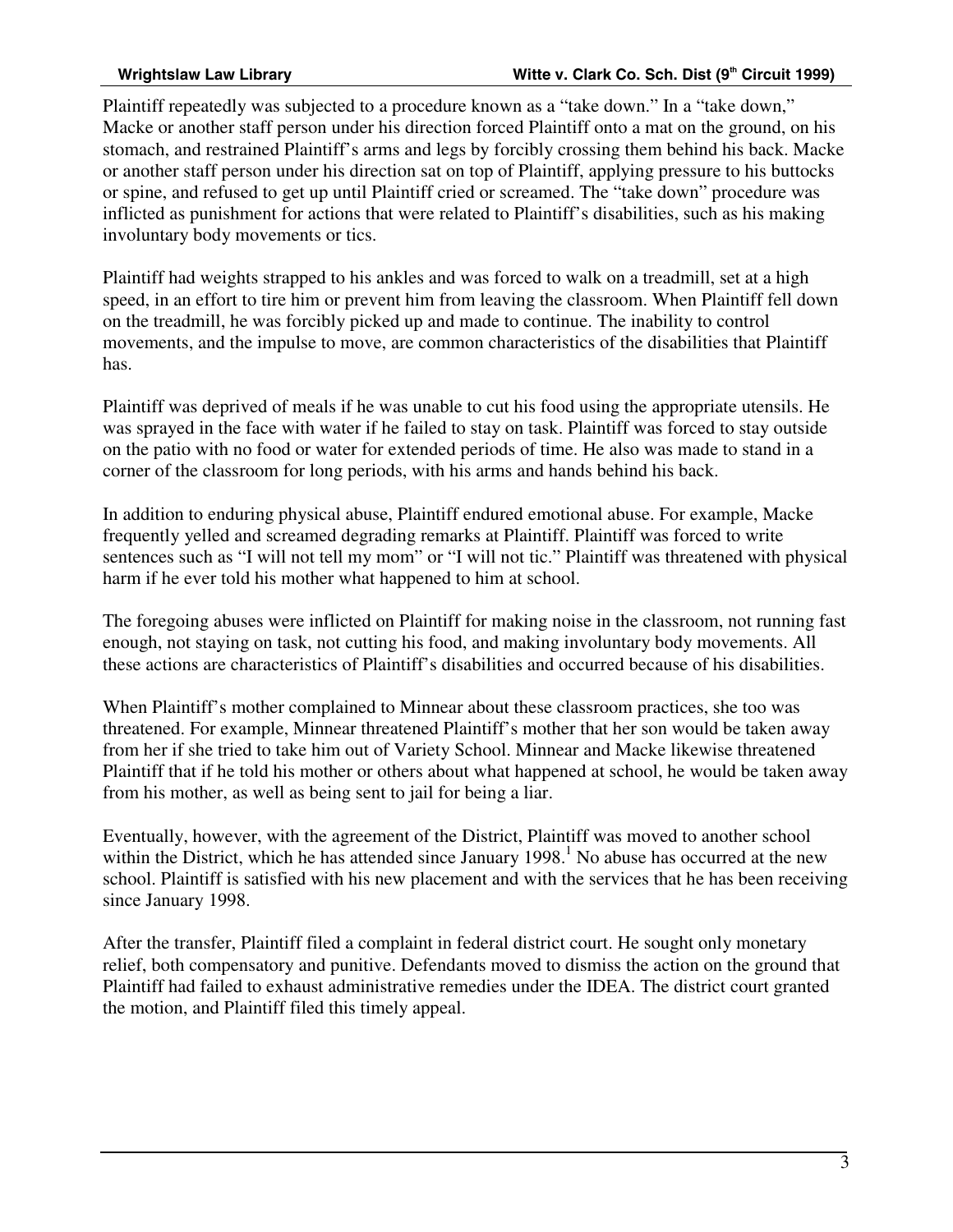#### **STANDARD OF REVIEW**

"Whether exhaustion is required under the IDEA in a particular case is a question of law that [this court] reviews de novo." *Doe v. Arizona Dep't of Educ*., 111 F.3d 678, 681 (9th Cir. 1997). If a plaintiff is required to exhaust administrative remedies, but fails to, federal courts are without jurisdiction to hear the plaintiff's claim. See Dreher v. Amphitheater Unified Sch. Dist., 22 F.3d 228, 231 (9th Cir. 1994).

#### **DISCUSSION**

"The IDEA is a comprehensive educational scheme, conferring on disabled students a substantive right to public education and providing financial assistance to enable states to meet their educational needs." *Hoeft v. Tucson Unified Sch. Dist*., 967 F.2d 1298, 1300 (9th Cir. 1992). To receive federal funding, states must have in effect "a policy that assures all children with disabilities the right to a free appropriate public education." 20 U.S.C. §1412(1). Parents, teachers, and representatives of the school district participate in the process of determining what constitutes a "free appropriate education" for each disabled child. The process results in the creation of an IEP, which is designed to meet each child's unique needs. See 20 U.S.C. §1401(a)(18), (20).

Section 1415(a) of the IDEA provides that "[a]ny State educational agency, State agency, or local educational agency that receives assistance under this subchapter shall establish and maintain procedures . . . to ensure that children with disabilities and their parents are guaranteed procedural safeguards with respect to the provision of free appropriate public education by such agencies." It is undisputed that the District is an agency covered by §1415.

The IDEA confers on disabled children and their parents the right to have complaints resolved at a full adversary hearing before an impartial hearing officer, under the auspices of the relevant state or local educational agency, in connection with the "identification, evaluation, and educational placement of the child, and the provision of a free appropriate public education to such child." 20 U.S.C. §1415(b)(1). When a complaint is heard initially at the local or regional level, an appeal must be available at the state level. See 20 U.S.C. §1415(g). The IDEA permits aggrieved parties who are dissatisfied with the outcome of the administrative process to "bring a civil action with respect to the complaint presented [to the agency]," either in state court or in federal district court. 20 U.S.C. §1415(i)(2)(A). IDEA §1415(l), previously found at 20 U.S.C. §1415(f), provides:

Nothing in this chapter shall be construed to restrict or limit the rights, procedures, and remedies available under the Constitution, the Americans with Disabilities Act of 1990 [42 U.S.C. §12101 et seq.], title V of the Rehabilitation Act of 1973 [29 U.S.C. §79[1] et seq.], or other Federal laws protecting the rights of children with disabilities, except that before the filing of a civil action under such laws seeking relief that is also available under this subchapter, the procedures under subsections  $(f)$  and  $(g)$  of this section shall be exhausted to the same extent as would be required had the action been brought under this subchapter. (Emphasis added.)<sup>2</sup>

As noted, in the present action Plaintiff seeks only monetary damages. Although the IDEA allows courts to grant "such relief as the court determines is appropriate," 20 U.S.C. §1415(i)(2)(B)(iii),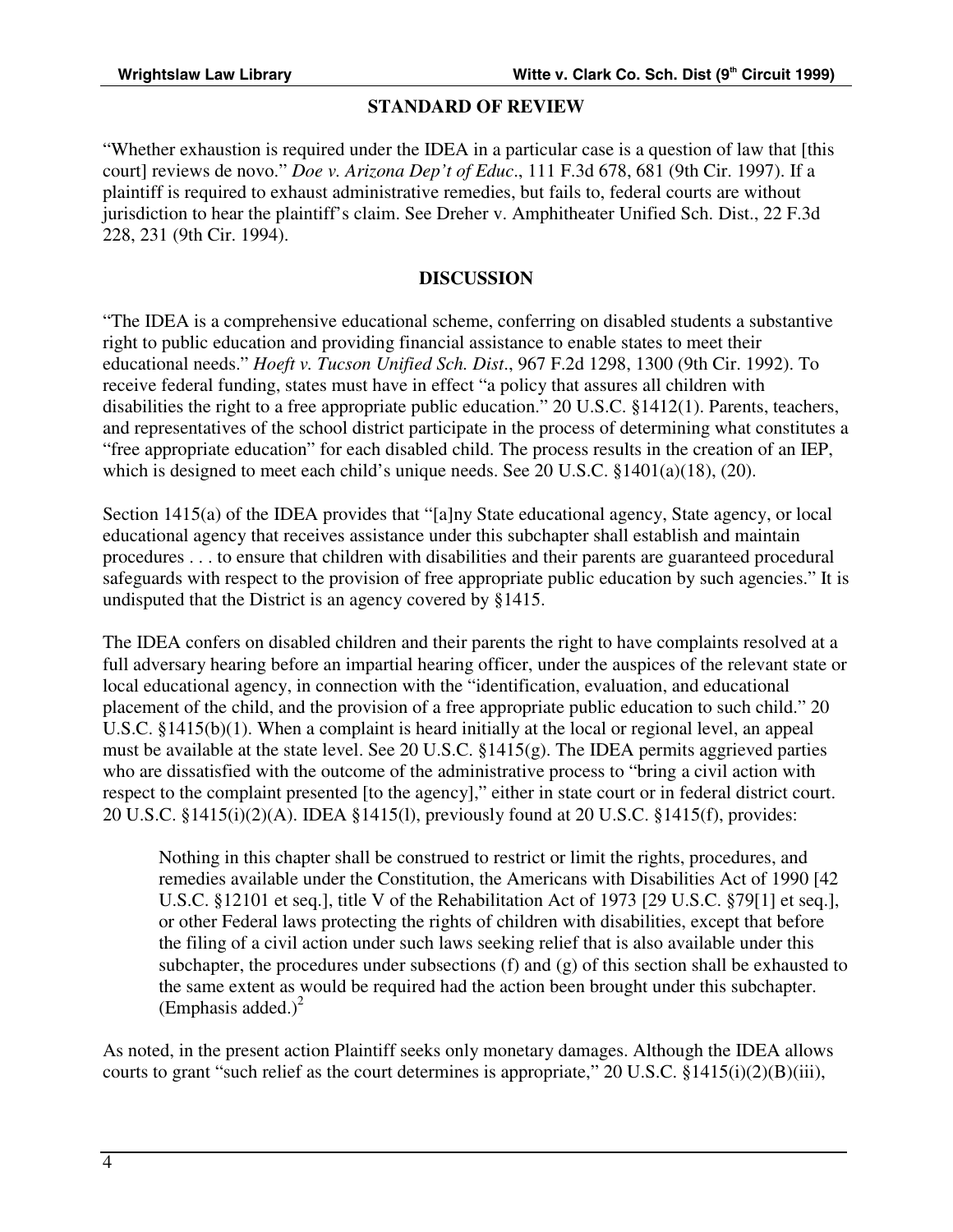ordinarily monetary damages are not available under that statute. As this court noted in *Mountain View-Los Altos Union High Sch. Dist. v. Sharron B. H.,* 709 F.2d 28, 30 (9th Cir. 1983):

[T]he wording of the statute does not disclose a congressional intent to provide a damage remedy. The statute does confer on district courts the power to give all "appropriate relief," 20 U.S.C. §1415(e)(2), but absent legislative history suggesting the contrary, such a phrase is usually construed as a mere grant of jurisdiction to enforce and supplement the administrative procedures for identification, evaluation, and placement of the child, and not of authority to award retrospective damages. See also *Taylor v. Honig*, 910 F.2d 627, 628 (9th Cir. 1990) (stating that "injunctive or other prospective relief is ordinarily the remedy under the [predecessor to the IDEA ] and damages are usually inappropriate"); *Charlie F. v. Board of Educ*., 98 F.3d 989, 991 (7th Cir. 1996) (holding "that damages are not `relief that is available under' the IDEA").

Because Plaintiff seeks only monetary damages, which is not "relief that is available under" the IDEA, and because all educational issues already have been resolved to the parties' mutual satisfaction through the IEP process, Plaintiff is not "seeking relief that is also available" under the IDEA, 20 U.S.C. §1415(l). That being so, under the plain words of the statute, exhaustion of administrative remedies is not required. See *W.B. v. Matula,* 67 F.3d 484, 495 (3d Cir. 1995) (holding that, by its terms, the IDEA "does not require exhaustion where the relief sought is unavailable in an administrative proceeding"; under the IDEA, monetary damages are not available, so exhaustion is not required).

In arguing to the contrary, Defendants rely largely on the Seventh Circuit's decision in *Charlie F*. In that case, the plaintiff was a disabled student who claimed that the defendants (his teacher, principal, and school district) had subjected him to repeated humiliation that resulted in his loss of confidence and self-esteem and disrupted his educational progress. See 98 F.3d at 990. After learning of the situation, the plaintiff's parents moved him to a different school, where he was not subjected to such humiliation. See id. at 990-91. The plaintiff then brought a civil action, alleging liability under §1983, the Rehabilitation Act, the Americans with Disabilities Act, and state tort law, and seeking monetary damages. See id. at 991. The Seventh Circuit held that exhaustion of administrative remedies was required nonetheless and that the action must be dismissed. See id. at 993.

Although this case bears some similarities to *Charlie F*., the instant case is readily distinguishable in significant respects. First, in *Charlie F*. there was no indication that the parties had mutually agreed -- either through informal processes available under the IDEA or through its formal procedures -- to the new placement and to future educational plans and services that would address the educational component of the aftermath of the humiliation. Here, the parties have so agreed during informal administrative procedures. In other words, Plaintiff in fact has used administrative procedures to secure the remedies that are available under the IDEA.

Further, in *Charlie F*., the court examined the reasons why the plaintiff wanted only monetary damages:

Consider this from another angle. Why do [the plaintiff's] parents want money? Presumably at least in part to pay for services (such as counseling) that will assist in recovery of self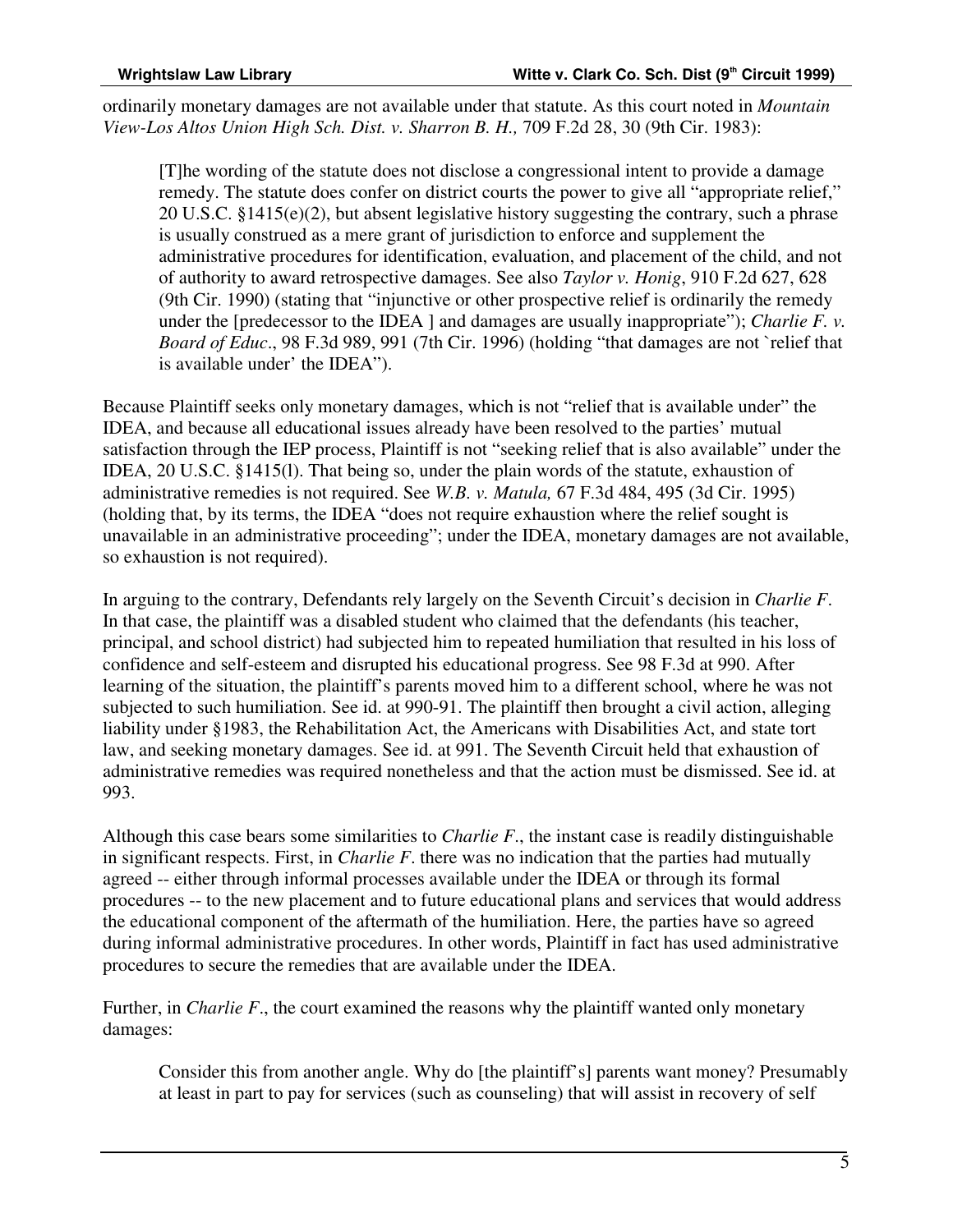esteem and promote his progress in school. Damages could be measured by the cost of these services. Yet the school district may be able (indeed, may be obliged) to provide these services in kind under the IDEA. 98 F.3d at 992.

By contrast, in this case Plaintiff expressly eschews any claim for monetary damages to provide, or to be measured by any cost of, remedial services. Rather, the claim for damages is retrospective only. A third distinction concerns the kind of injury alleged. In *Charlie F*., the plaintiff's allegations centered around verbal abuse and humiliation. See id. at 990. Here, on the other hand, Plaintiff's allegations center around physical abuse and injury. The remedies available under the IDEA would not appear to be well suited to addressing past physical injuries adequately; such injuries typically are remedied through an award of monetary damages.

In summary, *Charlie F*. does not counsel the result that Defendants seek. Its reasoning is not controlling in the different circumstances that are present in this case.

#### **CONCLUSION**

In the circumstances of this case, Plaintiff was not required to exhaust the formal administrative processes of the IDEA. The district court erred in reaching a contrary conclusion.

### **REVERSED AND REMANDED FOR FURTHER PROCEEDINGS.**

#### **Footnotes**

<sup>1</sup>Plaintiff's transfer to his new school was facilitated through the IEP process. The parties mutually agreed that Plaintiff's new school would provide him an educational program and setting that were appropriate for his needs.

 $2$ This section restored the availability of remedies under the federal Constitution and section 504 of the Rehabilitation Act of 1973, as amended in 29 U.S.C. §794 (1988), for deprivation of disabled students' education rights, after the Supreme Court's restrictive decision in *Smith v. Robinson*, 468 U.S. 992, 104 S. Ct. 3457, 82 L. Ed. 2d 746 (1984), that such remedies were unavailable. At the same time Congress reaffirmed the necessity of exhausting the IDEA's administrative procedures before seeking judicial relief on these alternate theories. *Hoeft v. Tucson Unified Sch. Dist*., 967 F.2d 1298, 1304 n.4 (9th Cir. 1992) (citations omitted).

============

**To TOP**

**To Law Library**

**[To Special Ed Ad](http://www.wrightslaw.com/main_lawlibrary.htm)vocacy Library**

**[Return to Home Page](http://www.wrightslaw.com/mainpage_library.htm)**

[=================](http://www.wrightslaw.com/)================